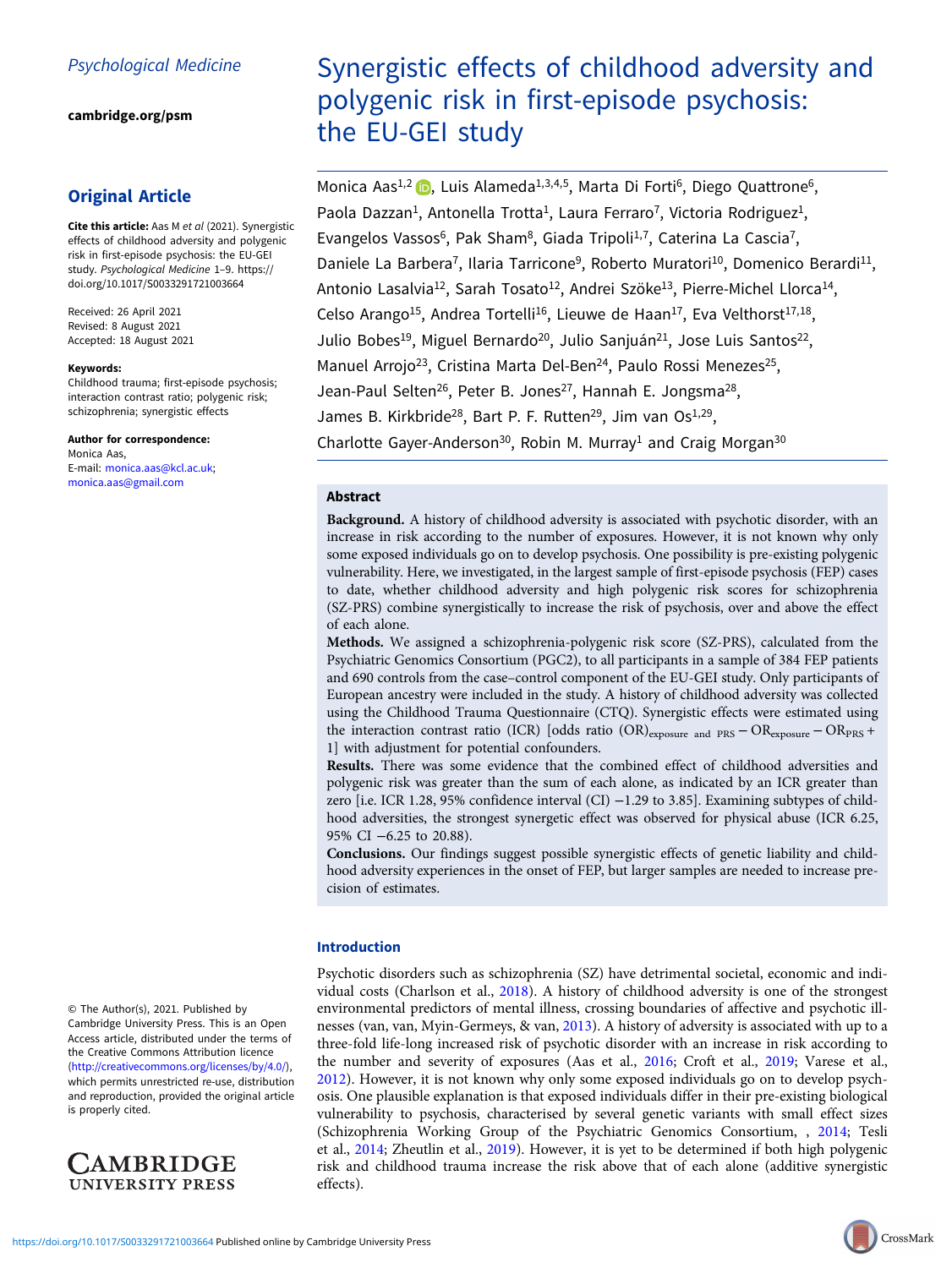Initial studies investigating interactions between exposure to childhood adversities and underlying genetic susceptibility in schizophrenia focused mainly on candidate genes, including AKT1, COMT, BDNF; findings have been inconclusive (Aas et al., [2014;](#page-6-0) Modinos et al., [2013;](#page-7-0) Trotta et al., [2019](#page-7-0)). Studying single candidate genes may miss important aspects of the aetiology of psychoses, as psychotic disorders are polygenic in nature (Arango, [2017;](#page-6-0) Vassos et al., [2017\)](#page-8-0).

As a consequence of this limitation, studies using polygenic risk score (PRS) have emerged. Schizophrenia PRSs are calculated by using subsets of single-nucleotide polymorphisms (SNPs) from large schizophrenia cases and healthy control genome-wide association studies. PRS are selected according to their  $p$  value and weighted by their effect size to calculate a PRS for each individual in an independent validation sample. The PRS can then be tested for its ability to differentiate between cases and controls in the validation dataset (Dudbridge, [2013;](#page-7-0) Pardiñas et al., [2019](#page-7-0); Purcell et al., [2009\)](#page-7-0). The PRS explains around 7% of the variation in the liability for schizophrenia assuming a lifetime risk of 1% (Pardiñas et al., [2019](#page-7-0); Schizophrenia Working Group of the Psychiatric Genomics Consortium, [2014\)](#page-7-0). The development of PRS techniques has opened a new avenue for studying overall genetic susceptibility. Such a PRS can, in turn, be used to study interaction effects with environmental risk factors.

In major depressive disorder (MDD), findings of interactions between polygenic risk for MDD and childhood adverse events have been mixed (Mullins et al., [2016;](#page-7-0) Peyrot et al., [2014](#page-7-0), [2017\)](#page-7-0), with the most recent and largest study not providing evidence for interaction effects (Peyrot et al., [2017](#page-7-0)). A recent study of those with a long-standing diagnosis of schizophrenia provided some evidence of synergistic effects; that is the combined effect of polygenic risk and childhood trauma was greater than the sum of their individual effects (Guloksuz et al., [2019](#page-7-0)). In firstepisode psychosis (FEP), to our knowledge, only one pilot study  $(N < 200)$  to date has investigated interaction between childhood trauma and polygenic risk scores for schizophrenia (SZ-PRS) (Trotta et al., [2016\)](#page-7-0), concluding that higher SZ-PRS and childhood adversities each predicted case status independent of each other with no strong evidence of interactions. However, the sample was relatively small and synergistic effects using the interaction contrast ratio (ICR) or the relative excess risk due to an interaction was not reported, hence further studies are clearly needed.

Therefore, the current study aimed to investigate synergistic (combined) effects of SZ-PRSs and childhood adversities in the FEP status in a large  $(N < 1000)$  multi-centre study (EU-GEI). Although synergistic effects of trauma and polygenic risk have been published in a chronic sample of schizophrenia within the EU-GEI (20), this is the first time this is investigated in FEP. We investigated synergistic effects by estimating the ICR for polygenic risk and childhood adversity on the risk of developing an FEP diagnosis. The ICR provides a measure of interaction on the additive scale by quantifying the combining effect two exposures over and above the effect of each alone (Hilker et al., [2018](#page-7-0)). It has been argued that additive interactions most closely correspond to mechanistic interactions and are specifically useful to test biological interactions (VanderWeele & Knol, [2014\)](#page-8-0).

Our hypothesis was that the combined effect on odds of psychosis of the two exposures (polygenic risk and a history of childhood adverse events) would be greater than the sum of their individual effects.

#### Methods and materials

#### Study design and participants

The sample was drawn from the EU-GEI (European Network of National Schizophrenia Networks Studying Gene–Environment Interactions) multi-centre study. The EU-GEI study is a multicentre incidence and case–sibling–control study of genetic and environmental determinants of psychotic disorders (Di Forti et al., [2019](#page-6-0); Gayer-Anderson et al., [2020](#page-7-0); Jongsma et al., [2018;](#page-7-0) Quattrone et al., [2019\)](#page-7-0). The current study was based on participants from work package 2 of the EU-GEI study 'Incidence and first-episode' (see Di Forti et al. [2019;](#page-6-0) Mallett, Leff, Bhugra, Pang, & Zhao, [2002](#page-7-0) for more details). For the analyses presented in this paper, only participants of European ancestry (see below) and who had complete data on SZ-PRS and childhood adverse events were included. Patients and controls were recruited from 16 different sites as part of the EU-GEI study (for an overview of recruitment, see online Supplementary Tables S1 and S2). Cases and controls were not related.

Participants, aged 18–64 years, were invited to take part in the study if they presented to mental healthcare services during the case ascertainment period for a first-episode of psychosis. The diagnosis was confirmed by the Operational Criteria Checklist for Psychotic and Affective Illness within in the EU-GEI consortia (McGuffin, Farmer, & Harvey, [1991;](#page-7-0) Quattrone et al., [2019\)](#page-7-0). As described by Gayer-Anderson et al. ([2020\)](#page-7-0) research teams were overseen by a psychiatrist with experience in epidemiological research and included trained research nurses and clinical psychologists. Teams received training in epidemiological principles and incidence study design to minimise non-differential ascertainment bias across different local and national health care systems.

Patients were identified by clinically trained researchers who carried out regular checks across the 16 catchment areas. Exclusion criteria included previous treatment for psychosis, and a diagnosis of organic psychosis (ICD-10: F09) or transient psychotic symptoms resulting from acute intoxication (ICD- 10: F1X.5), and language barriers.

Control participants without a lifetime psychotic disorder were recruited from the same population as the cases using guided random and quota sampling strategies. Exclusion criteria for both controls and cases included intelligence quotient <70. Written informed consent was obtained from those who agreed to participate in the case–control study and an institutional review board (IRB) approval was obtained from all centres.

#### Sociodemographic

Information on demographics, premorbid characteristics and social circumstances were collected from cases and controls using the Medical Research Council (MRC) Socio-demographic Schedule modified version (Mallett et al., [2002\)](#page-7-0).

# Childhood Trauma Questionnaire (CTQ)

To measure adverse childhood events, we used the Childhood Trauma Questionnaire (CTQ) (Bernstein et al., [1994\)](#page-6-0). The CTQ is a retrospective questionnaire enquiring about potentially traumatic experiences in childhood with answers ranging from 'never true', through 'rarely true', 'sometimes true', 'often true', to 'very true', yielding a total score, as well as five sub-scores: physical abuse, emotional abuse, sexual abuse, physical neglect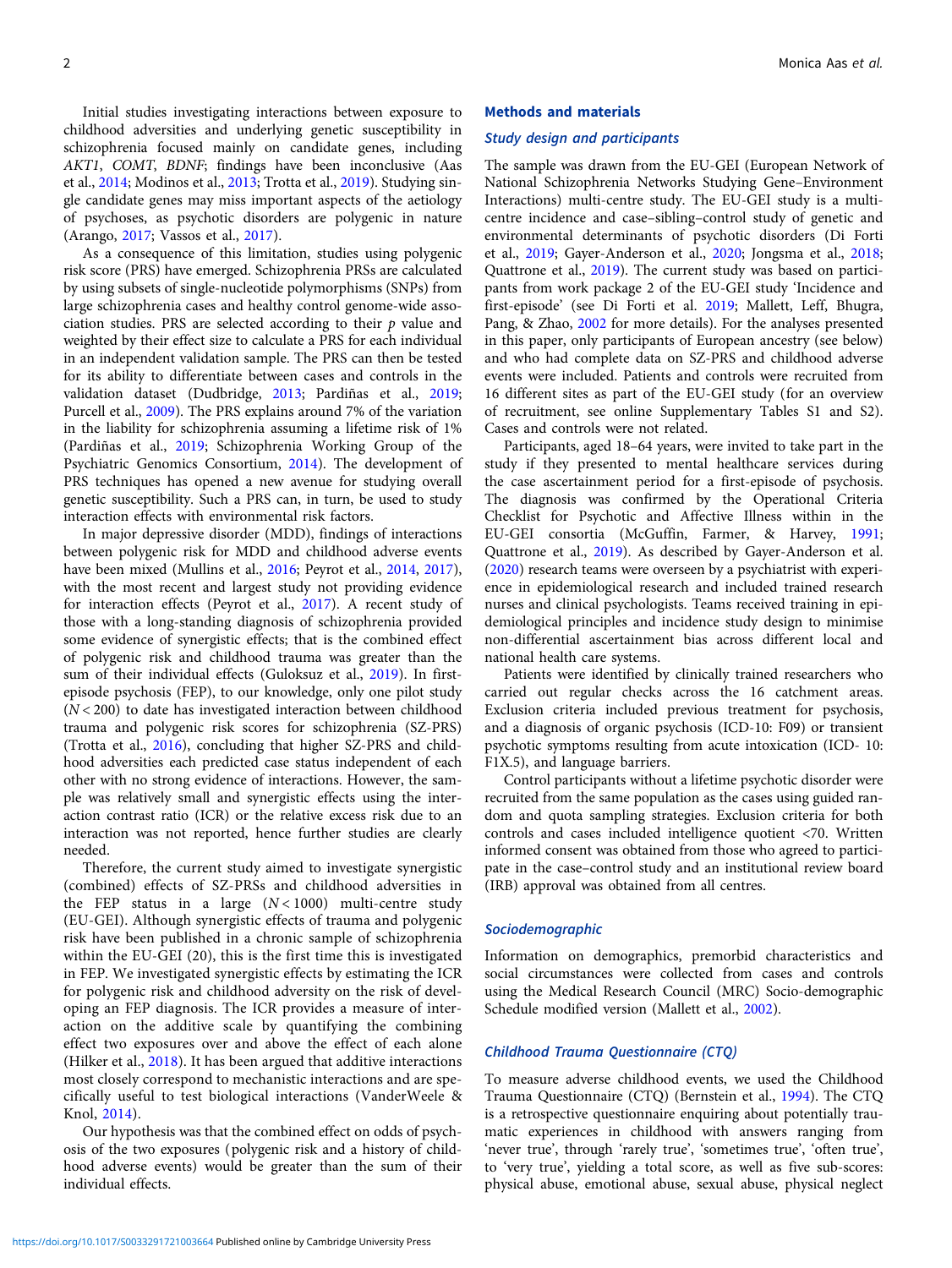and emotional neglect. The reliability and validity of the CTQ have been demonstrated previously. Data were dichotomised for each childhood adversity domain  $(0 = 'absent'$  and  $1 = 'present')$ , based on the moderate to severe cut-off score from the CTQ Manual (Bernstein et al., [1994](#page-6-0)) using the following cut-off scores for each domain:  $\geq$ 13 for emotional abuse;  $\geq$ 10 for physical abuse;  $\geq 8$  for sexual abuse;  $\geq 15$  for emotional neglect and  $\geq 10$ for physical neglect. Sensitivity analyses were conducted using the CTQ as a continuous measure following the procedures from the CTQ Manual with scores ranging from 25 to 125 (Bernstein et al., [1994\)](#page-6-0).

# Genotyping and polygenic risk calculations

Samples were genotyped at the MRC Centre for Neuropsychiatric Genetics and Genomics in Cardiff (UK) using a custom Illumina HumanCoreExome-24 BeadChip genotyping array covering 570 038 genetic variants. To identify ethnic groups, we combined our dataset with the 1000 Genome Project (1000G), phase 3 and performed principal components analysis (PCA) on the overlapping SNPs. Only people of European ancestry were included in this study. Individuals of European ancestry were defined as having principal component (PC) values within 6 standard deviations from the mean PC of the EUR in 1000G, and retained for the downstream analyses, consistent with standard practice. SZ-PRS were generated using PRSice from the summary results of the PGC analysis of schizophrenia, wave 2 (Schizophrenia Working Group of the Psychiatric Genomics Consortium, [2014\)](#page-7-0). Clumping was performed to obtain SNPs in approximate linkage disequilibrium with an  $r^2$  < 0.25 within a 250 kb window. PRSs were calculated within Europeans only and at  $p$  value thresholds of 0.05 (Schizophrenia Working Group of the Psychiatric Genomics Consortium,  $2014$ ). We used a p-threshold of 0.05 as this has shown to maximally capture polygenic risk across a large number of independent samples (Schizophrenia Working Group of the Psychiatric Genomics Consortium, [2014\)](#page-7-0). Furthermore, each PRS was standardised to a mean of zero and standard deviation of 1, excluding the MHC region (Lewis & Vassos, [2017\)](#page-7-0). SNPs within the extended MHC locus were excluded due to high levels of linkage disequilibrium in the region, as were insertion/deletion polymorphisms and ambiguous flip SNPs. In addition to only included Europeans we additionally corrected for genetic variation within the sample (population stratification) adjusting for 10 PCA.

#### **Statistics**

The main analyses were carried out using Statistical Package for Social Sciences, Version 25.0 (SPSS Inc.). Logistic regression was used to estimate the odds of psychotic disorder (i.e. case status) by childhood adverse events and SZ-PRS. Moderate to severe childhood adversity was categorised as having at least one type of trauma reaching moderate to the severe level (Bernstein et al., [1994\)](#page-6-0). The cumulative effect of childhood adversity (zero, one or two or more types of trauma) was categorised using moderate to severe cut-off score from the CTQ Manual (Bernstein et al., [1994\)](#page-6-0) as previously described. Sensitivity analyses were conducted by analysing childhood adversity as a continuous variable dividing into subtypes of trauma.

The association between the SZ-PRS and the presence or absence of (i) psychotic disorder and (ii) childhood adversity (i.e. gene–environment correlation) was tested using a linear regression model, controlling for population stratification (adjusting for 10 PCA), sex, age and education level, because such factors could potentially bias the results (Trotta et al., [2016\)](#page-7-0). Cases and controls were analysed separately.

We assessed for synergistic effects whether the combined effects of SZ-PRS and childhood adversity were greater than the sum of each effect alone (i.e. interaction on the additive scale) using the ICRs (Knol & VanderWeele, [2012](#page-7-0); Knol, van der Tweel, Grobbee, Numans, & Geerlings, [2007\)](#page-7-0). Using odds ratios (ORs) derived from logistic models, the ICR is estimated as ORexposure and PRS − ORexposure − ORPRS + 1. An ICR greater than zero indicates a positive deviation from additivity (Knol & VanderWeele, [2012](#page-7-0)). For these analyses, SZ-PRS was dichotomised into two groups (below or 75th percentile and above) using the same method as described in Guloksuz et al. ([2019](#page-7-0)), and data on childhood adversity were analysed using the predefined  $\langle$  or  $\rangle$  moderate to severe cut-off scores described in the CTQ Manual (Bernstein et al., [1994\)](#page-6-0) (see previous section). The confidence intervals (CIs) for the ICRs for each model were calculated using the delta method (Hosmer, & Lemeshow, [1992](#page-7-0)). To test the joint effects of environmental exposures and genetic score, we entered the four states occasioned by the combination of each exposure and binary SZ-PRS risk state as independent variables (three dummy variables), and case–control status as the dependent variable, in multilevel logistic regression models. Analyses were adjusted for site, sex, age and 10 PCs (covariates added into the logistic regression model). Sensitivity analyses were conducted examining PRS × childhood adversity additive interaction models analysing PRS as a continuous variable using a residual score of the PRS regressing out the effect of site, age, sex and 10 PCs following the principles described by VanderWeele and Knol ([2014](#page-8-0)). The cumulative effect of childhood adversity (zero, one or two or more types of trauma) was categorised using moderate to severe cut-off score from the CTQ Manual (see description above), as well as dividing into trauma subtypes.

# Results

Sample characteristics are shown in Table 1. The sample was comprised of 384 FEP cases and 690 controls. Compared with controls, cases had a lower level of education. Patients were also more likely to be men and younger than the control group (see Table 1).

| Table 1. Sample characteristics |  |
|---------------------------------|--|
|---------------------------------|--|

|                                        | Cases<br>$N = 384$ | Control<br>$N = 690$ | <b>Statistics</b>                       |
|----------------------------------------|--------------------|----------------------|-----------------------------------------|
| Sex                                    |                    |                      | $\gamma^2$ = 20.8, df = 1,<br>p < 0.001 |
| Men, $N$ $(\%)$                        | 236 (61.5)         | 324 (46.9)           |                                         |
| Women, $N$ $(\%)$                      | 148 (38.5)         | 366(53.1)            |                                         |
| Age, mean $\pm$ s.p.                   | $31.8 \pm 10.9$    | $38.2 \pm 13.4$      | $F = 62.4$ , df = 1.<br>p < 0.001       |
| Years of education,<br>mean $\pm$ s.p. | $13.4 \pm 3.9$     | $15.2 \pm 4.1$       | $F = 48.9$ , df = 1,<br>p < 0.001       |

Both patients and controls were recruited from 16 different sites. Eight participants had missing data on years of education, and one participant had missing data on age. All participants had data on sex. All participants were Caucasians.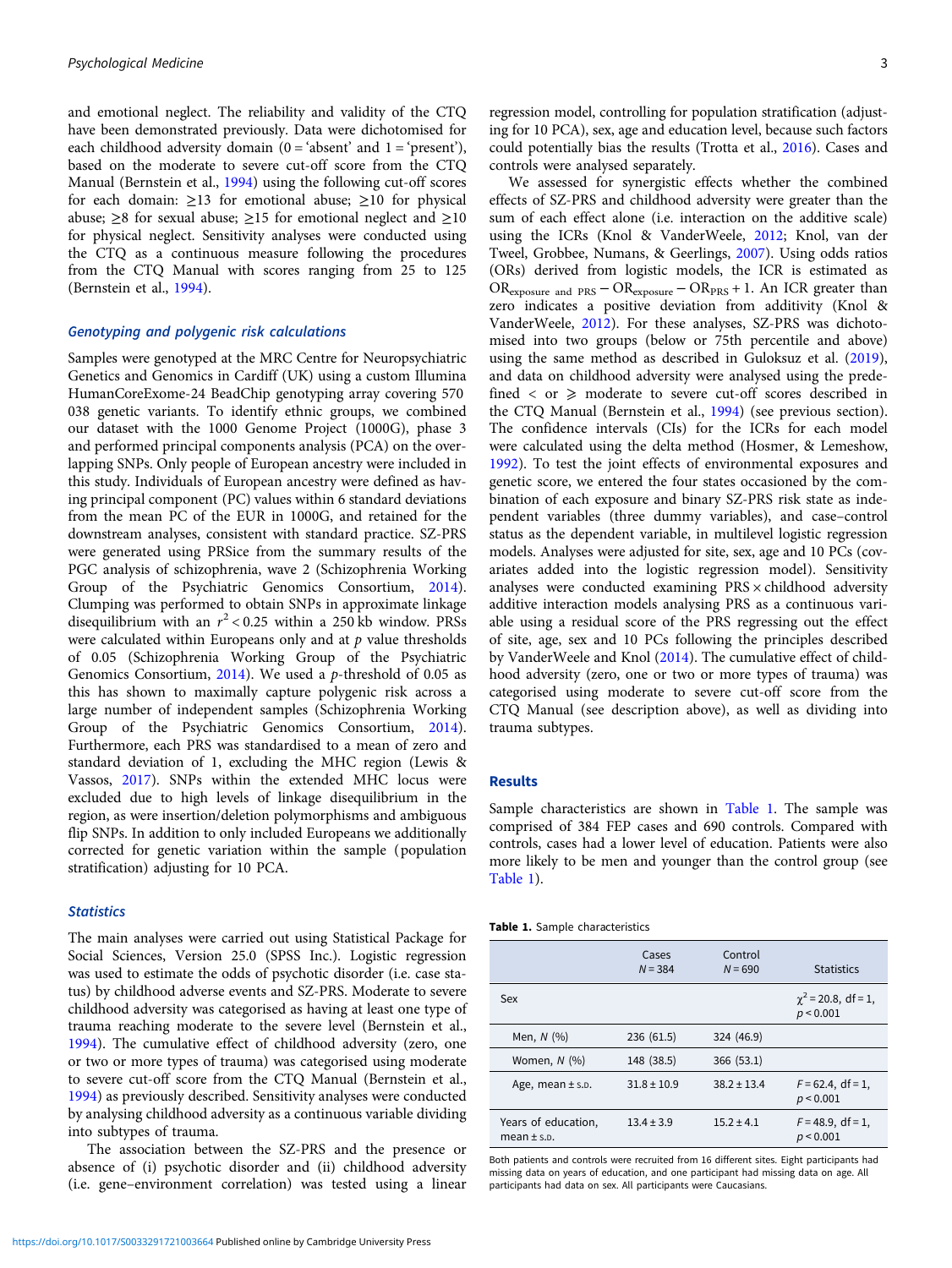| Total adversity exposure   | Cases<br>$N = 384$ | Controls<br>$N = 690$ | Unadjusted OR | 95% CI            | $\boldsymbol{p}$  | Adjusted<br>OR <sup>a</sup> | 95% CI        | $\boldsymbol{D}$         |
|----------------------------|--------------------|-----------------------|---------------|-------------------|-------------------|-----------------------------|---------------|--------------------------|
| None, $N$ $(\%)$           | 213(55.5)          | 543 (78.7)            |               | $\qquad \qquad -$ | $\qquad \qquad -$ |                             | $\sim$        | $\overline{\phantom{0}}$ |
| One type, $N$ $(\%)$       | 79 (20.6)          | 96 (13.9)             | 2.19          | $1.39 - 3.45$     | < 0.001           | 2.41                        | $1.44 - 4.00$ | 0.001                    |
| Two or more types, $N$ (%) | 92(24.0)           | 51(7.4)               | 4.60          | $3.17 - 6.71$     | < 0.001           | 4.70                        | $3.06 - 7.24$ | < 0.001                  |

Table 2. Prevalence of childhood adversities amongst FEP cases and unaffected controls

CI, confidence interval; OR, odds ratio.

Childhood adversity was measured by the CTQ dichotomised into at least one type of trauma reaching moderate to severe levels, or two or more of traumas reaching moderate to severe levels based on predefined cut-off scores from the CTO manual (Bernstein et al., [1994](#page-6-0)).

<sup>a</sup>Adjusted for site, sex, age at interview and years of education.

#### Childhood adversity and case–control status

Cases reported more childhood adversities compared to controls (see Table 2). In total, 44% of the cases reported at least one moderate to severe form of childhood adversity compared to 21% of the controls. Cases were four times more likely to report two or more childhood adversities than controls and the OR was higher for multiple (OR 4.70; 95% CI 3.06-7.24;  $p < 0.001$ ) than for single adverse childhood experiences (OR 2.41; 95% CI 1.44–4.00; p  $= 0.001$ , see Table 2). Emotional neglect was the most prevalent form of adversity in both cases  $[N = 93 (24%)]$  and in controls  $[N = 77 (11%)]$ . Sensitivity analysis of childhood adverse events as a continuous variable confirmed the association with increasing amounts adversity and case–control status (see online Supplementary Table S3), with similar OR across subtypes of trauma (see online Supplementary Table S4).

### Polygenic risk and case–control status

A higher PRS was associated with the FEP case status (OR 1.79; 95% CI 1.53-2.10;  $p < 0.001$ ), which held when restricted to cases diagnosed with ICD-10 Schizophrenia Spectrum disorders (OR 1.98; 95% CI 1.65-2.38;  $p < 0.001$ ). The relationship between PRS and case–control status remained when childhood adversity was added into the model (OR 1.79; 95% CI 1.53– 2.10;  $p < 0.001$ ).

Table 3. Associations between the SZ-PRS and reports of childhood adversity

#### Gene–environment correlation

To test the possibility of gene–environment correlation, we examined the associations between SZ-PRS and childhood adversity, adjusting for PCs, site, sex, age and years of education. When each childhood adversity was analysed as a binary variable, no association was observed between SZ-PRS and childhood adversities in either cases or controls ( $β<sub>case</sub> = 0.02$ ; 95% CI −0.14 to 0.22;  $p = 0.65$ ;  $\beta_{\text{control}} = 0.03$ ; 95% CI -0.09 to 0.25;  $p = 0.34$ , respectively, see Table 3). Sensitivity analysis testing childhood adversities as a continuous score suggested a small but positive association with SZ-PRS in the controls, but not in cases  $(\beta_{\text{control}} = 0.09; 95\% \text{ CI})$ 0.02–0.16;  $p = 0.02$ ;  $\beta_{\text{case}} = 0.02$ ; 95% CI -0.08 to 0.11,  $p = 0.74$ , respectively, see online Supplementary Table S5). Dividing into subtypes of trauma, confirmed the above findings (see online Supplementary Table S6). Within controls only, a positive relationship was observed between SZ-PRS and emotional abuse  $(\beta_{\text{control}} = 0.09; 95\% \text{ CI } 0.02-0.15, p = 0.02).$ 

# Synergistic effects of childhood adversity and polygenic risk in FEP

The combined effect of childhood adversity (at least one type of trauma reaching moderate to severe levels) and polygenic risk was greater than the sum of each alone, but the CI included zero (ICR = 1.28, 95% CI −1.29 to 3.85; see Table 4, [Fig. 1](#page-4-0)).

| Gene-environment correlation | Adjusted $\beta^a$ | 95% CI          |      | Adjusted $\beta^{\rm D}$ | 95% CI          |      |
|------------------------------|--------------------|-----------------|------|--------------------------|-----------------|------|
| Psychosis cases              | 0.02               | $-0.14$ to 0.22 | 0.65 | 0.02                     | $-0.14$ to 0.22 | 0.65 |
| Unaffected controls          | 0.03               | $-0.09$ to 0.25 | 0.34 | 0.04                     | $-0.08$ to 0.26 | 0.31 |

Notes: Linear regression.

Childhood adversity was measured by the CTQ dichotomised into at least one type of trauma reaching moderate to severe levels (Bernstein et al., [1994\)](#page-6-0).

<sup>a</sup>Adjusted for 10 PCs, and site.

<sup>b</sup>Further adjusted for sex, age at interview and years of education.

**Table 4.** Synergistic effects of childhood exposures and PRS-SZ $_{75}$  on case status

|                  | $PRS-SZ_{75} = 0$ |                                  | $PRS-SZ_{75} = 1$ |                                  |                        |
|------------------|-------------------|----------------------------------|-------------------|----------------------------------|------------------------|
|                  | N cases/controls  | OR (95% CI)                      | N cases/controls  | OR (95% CI)                      | ICR (95% CI)           |
| All trauma = $0$ | 137/416           | 1.0                              | 77/130            | $1.83(1.26-2.65)$<br>p < 0.001   | 1.28 $(-1.29$ to 3.85) |
| All trauma = $1$ | 100/104           | $3.38(2.34 - 4.88)$<br>p < 0.001 | 71/43             | $5.33(3.35 - 8.49)$<br>p < 0.001 |                        |

PRS-SZ<sub>75</sub>, polygenic risk score for schizophrenia (75% cut-point); ICR, interaction contrast ratio.

Data adjusted for site, sex, age and 10 PCs. Childhood adversity was measured by the CTQ dichotomised into at least one type of trauma reaching moderate to severe levels (Bernstein et al., [1994](#page-6-0)). 'All trauma 0' = no subtype of trauma reaching moderate to severe levels. 'All trauma 1' = at least one type of trauma reaching moderate to severe levels.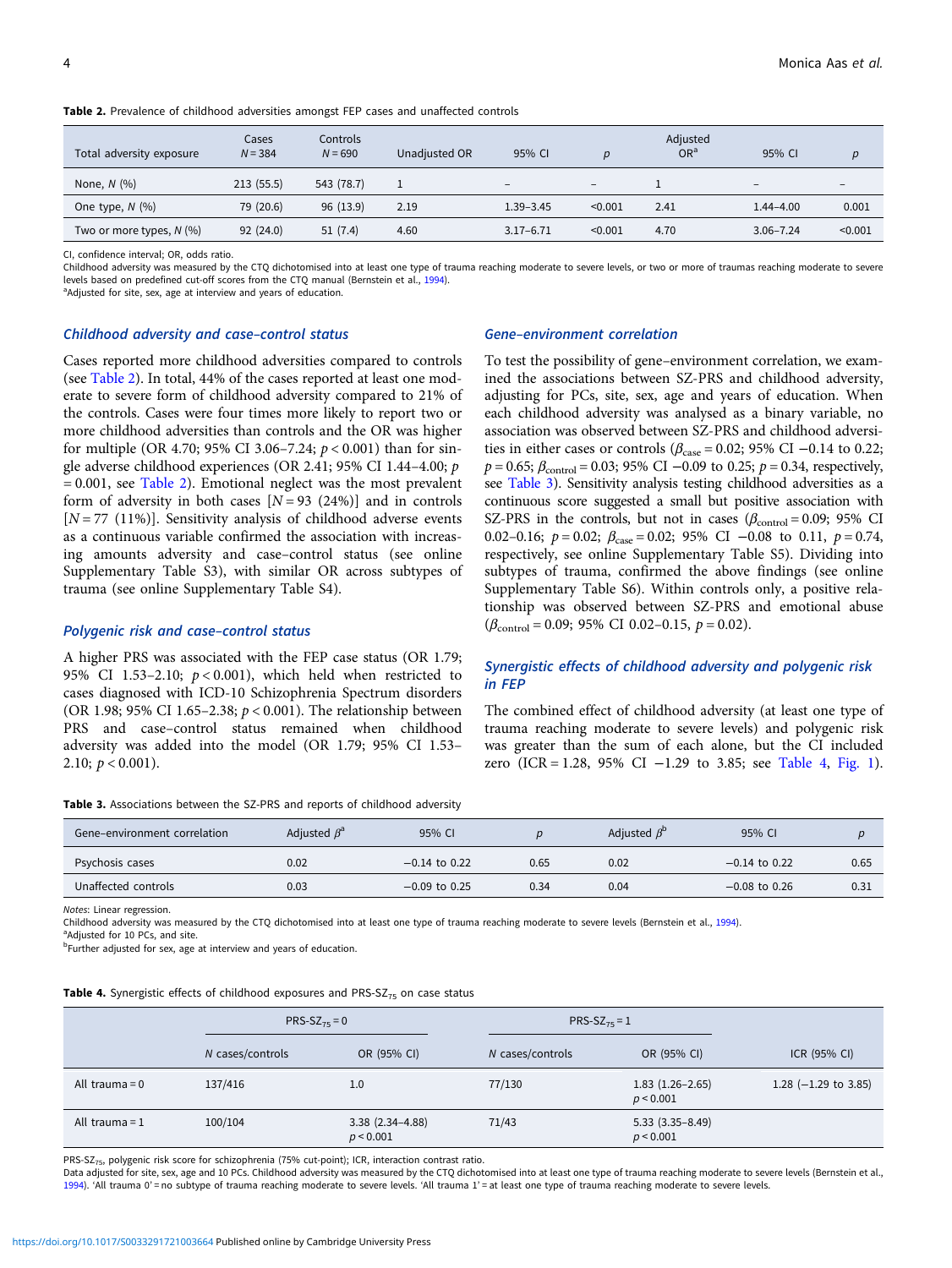<span id="page-4-0"></span>

Fig. 1. Additive effects of childhood adverse events and polygenic risk on case-control status.

Explorative analyses dividing into subtypes of childhood adversity showed the largest ICR for physical abuse (ICR =  $6.25$ ,  $95\%$  CI −6.25 to 20.88) and physical neglect (ICR = 3.68, 95% CI −1.69 to 9.06; see [Table 5](#page-5-0)). The ICR was above zero for physical abuse, emotional abuse, emotional neglect and physical neglect, but CIs included zero for all analyses. Data were adjusted for site, sex, age and 10 PCs.

Follow-up analyses confirmed similar findings analysing SZ-PRS as a continuous variable. Since ICR was greater than zero, the combined effect of childhood adversities (at least one type of trauma reaching moderate to severe levels) and polygenic risk was larger than the sum of each alone (ICR =  $1.24$ ,  $95\%$ ; CI −14.23 to 63.67).

#### **Discussion**

We found independent effects of genetic liability and childhood adverse events in the onset of FEP, and some suggestive evidence that these factors combined synergistically to affect risk. The combined effect of childhood adversities (at least one type of trauma reaching moderate to severe levels) and genetic liability for schizophrenia was greater than the sum of each alone, but estimates lacked precision and CIs were wide, thus larger studies are needed before any firm conclusions can be drawn. Dividing into subtypes of childhood adverse events, explorative analyses revealed an ICR above zero for physical neglect, physical abuse, emotional abuse and emotional neglect. However, due to the very wide CI only tentative inferences can be drawn from these results. Synergistic effect of SZ-PRS and childhood adverse events has been recently reported in a larger sample of chronic schizophrenia,  $N = 1699$ and 1542 unrelated controls (Guloksuz et al., [2019](#page-7-0)).

psychotic disorder in this large multi-centre study (Schizophrenia Working Group of the Psychiatric Genomics Consortium, [2014;](#page-7-0) Pardiñas et al., [2019\)](#page-7-0). In addition, the cumulative effect of childhood adversity was associated with case/control status, consistent with previous studies of childhood adverse events and increased risk for psychosis (Church, Andreassen, Lorentzen, Melle, & Aas, [2017](#page-6-0); Shevlin, Houston, Dorahy, & Adamson, [2008](#page-7-0); Trotta et al., [2016\)](#page-7-0), with higher OR in participants with multiple  $\nu$ . one type of trauma. Similar to the study by Trotta et al. [\(2016\)](#page-7-0), we found no association between genetic liability for schizophrenia and childhood adversity assessed as a binary measure. However, sensitivity analyses suggested a small positive correlation between polygenic risk for schizophrenia and childhood adverse events in the unaffected controls, but not in the cases. Given that parental psychopathology may increase the likelihood of a child being maltreated (Sidebotham, Golding, & Parents, A. S. T. A. L. S. O., & Children, [2001](#page-7-0)), it could be that 'the genetic substrate of the parents leads to both the abuse and to the illness in the children' (Torrey, [2002\)](#page-7-0), thus, in favour of a positive correlation. However, a complex interplay between a variety of factors is probably present, including, but not limited to factors that are not within the direct control of the individual (e.g. socioeconomic status). Our results are therefore partially consistent with these finding showing a correlation in the unaffected controls, but not in the cases. It could also be speculated that we had greater statistical power in the larger healthy control sample  $(N = 690)$ , than the smaller patients' sample  $(N = 384)$  which could be reflected in the findings above. However, the high levels of childhood adversity in cases were not a consequence of genetic vulnerability in our sample.

In line with previous findings, the SZ-PRS was associated with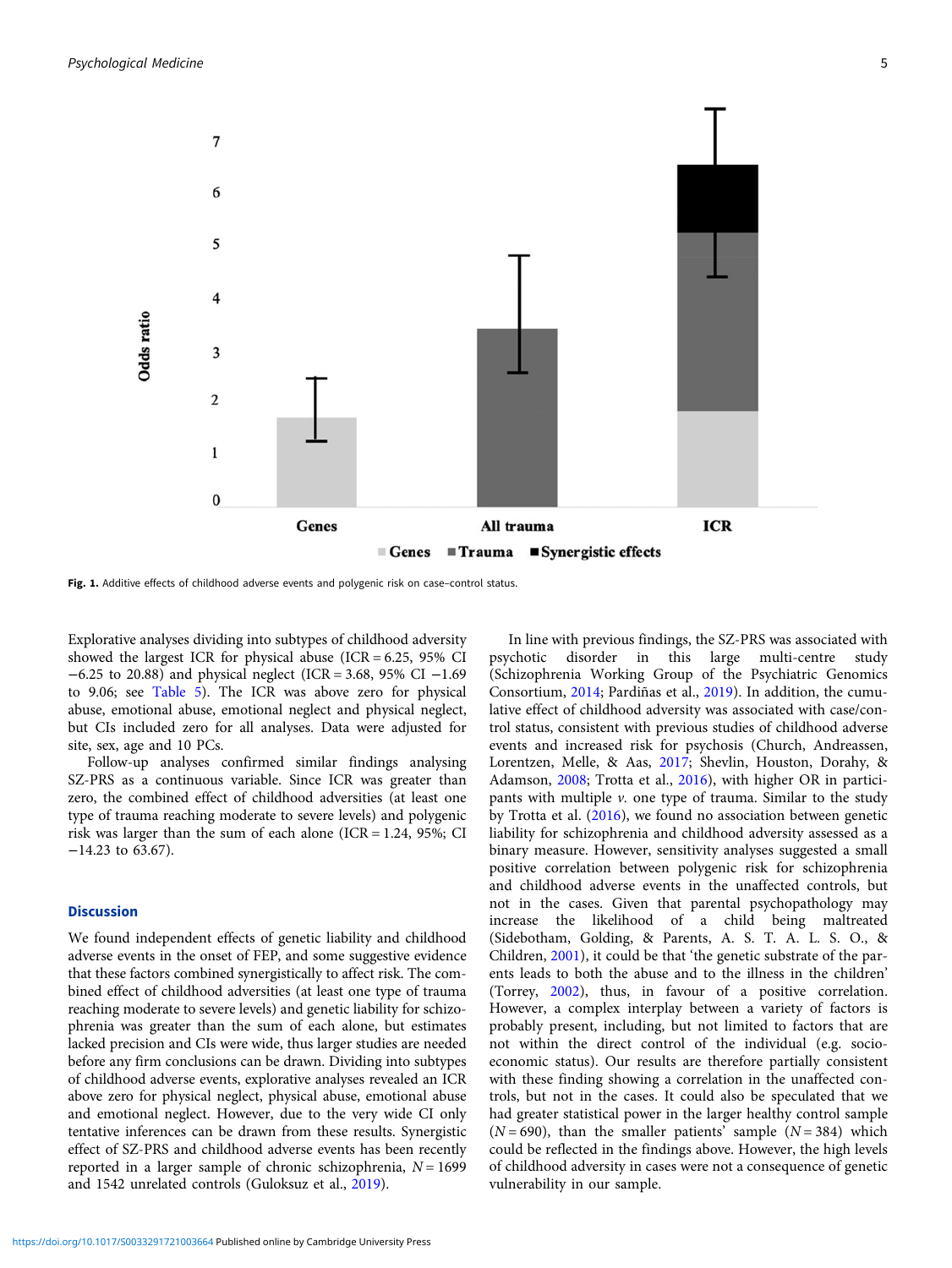<span id="page-5-0"></span>**Table 5.** Synergistic effects of childhood exposure subtypes and PRS-SZ $\tau$ <sub>5</sub> on case status

|                         | $PRS-SZ_{75} = 0$ |                                  |                  | PRS-SZ <sub>75</sub> $=$ 1          |                          |
|-------------------------|-------------------|----------------------------------|------------------|-------------------------------------|--------------------------|
|                         | N cases/controls  | OR (95% CI)                      | N cases/controls | OR (95% CI)                         | ICR (95% CI)             |
| Emotional abuse = $0$   | 194/487           | 1.0                              | 122/161          | $1.92$ $(1.39-2.65)$<br>p < 0.001   | $0.58$ (-4.29 to 5.46)   |
| Emotional abuse = $1$   | 43/33             | $4.34(2.54 - 7.42)$<br>p < 0.001 | 26/12            | 5.89 (2.74-12.46)<br>p < 0.001      |                          |
| Physical abuse = $0$    | 213/503           | 1.0                              | 130/168          | $1.82$ $(1.33 - 2.48)$<br>p < 0.001 | 6.25 ( $-6.25$ to 20.88) |
| Physical abuse = $1$    | 24/17             | $4.34(2.12-8.99)$<br>p < 0.001   | 218/5            | 12.08 (4.11-35.48)<br>p < 0.001     |                          |
| Sexual abuse = $0$      | 204/492           | 1.0                              | 139/1665         | $2.11(1.55-2.89)$<br>p < 0.001      | $<0.1$ (-6.20 to 0.15)   |
| Sexual abuse = $1$      | 33/28             | $3.91(2.21 - 6.93)$<br>p < 0.001 | 9/8              | $2.00(0.66 - 6.04)$<br>p < 0.001    |                          |
| Emotional neglect = $0$ | 184/467           | 1.0                              | 108/149          | $1.81(1.29-2.53)$<br>p < 0.001      | 1.21 $(-1.79$ to 4.20)   |
| Emotional neglect = $1$ | 53/53             | $2.85(1.80-4.51)$<br>p < 0.001   | 40/24            | $4.86$ $(2.69 - 8.78)$<br>p < 0.001 |                          |
| Physical neglect = $0$  | 192/483           | 1.0                              | 106/157          | $1.69$ $(1.21-2.35)$<br>p < 0.001   | 3.68 $(-1.69$ to 9.06)   |
| Physical neglect = $1$  | 45/37             | $3.71(2.20-6.24)$<br>p < 0.001   | 42/16            | 8.08 (4.19-15.58)<br>p < 0.001      |                          |

PRS-SZ<sub>75</sub>, polygenic risk score for schizophrenia (75% cut-point); ICR, interaction contrast ratio.

Data adjusted for site, sex, age and 10 PCs. Childhood adversity was measured by the CTQ dichotomised into at least one type of trauma reaching moderate to severe levels (Bernstein et al., [1994](#page-6-0)).

As described by Trotta et al. [\(2016](#page-7-0)) childhood maltreatment may trigger maladaptive beliefs about the self and the world, including a negativity bias in attribution of others' intentions, disruption of the self and low personal control of events which may all trigger and maintain psychotic symptoms (Garety, Bebbington, Fowler, Freeman, & Kuipers, [2007;](#page-7-0) Howes & Murray, [2014](#page-7-0); Rajkumar, [2014\)](#page-7-0). As suggested in the stress-diatheses model (Pruessner, Cullen, Aas, & Walker, [2017](#page-7-0); Walker & Diforio, [1997\)](#page-8-0) exposure to childhood adversity may 'sensitise' an individual with a genetic risk for psychosis to later life stressors with exaggerated emotional responses and subsequent psychotic symptoms. This is supported by a recent study showing elevated hair cortisol (measure of stress over time) in psychotic adult patients with childhood adverse event experiences (Aas et al., [2019b\)](#page-6-0), indicating long-term changes of the hypothalamic–pituitary–adrenal (HPA) axis following childhood adverse events. It has also been suggested that childhood adverse events and stress lead to an elevated dopamine function in the associative striatum (Deutch, Clark, & Roth, [1990;](#page-6-0) Egerton et al., [2016](#page-7-0)), which is relevant to positive symptom formation (Kapur, Mizrahi, & Li, [2005\)](#page-7-0) and long-term changes in the HPA system following trauma events (Aas et al., [2019b\)](#page-6-0). Our findings point to possible modest synergistic effects of genetic liability and childhood adversity experiences in the onset of FEP. However, these findings should be interpreted with caution as the CIs of the ICRs were large and included zero. It should also be noted that recent studies indicate independent risk of childhood adverse events and genetic risk in severe mental disorders (Aas et al., [2019a](#page-6-0); Croft et al., [2019](#page-6-0); Lecei et al., [2019\)](#page-7-0), and due to the large variation of estimates within our study we cannot rule out the possibility of no effect.

# Limitations

Childhood trauma was reported retrospectively, with the inherent weakness of the retrospective design. A recent meta-analysis study suggests low overlap between retrospective and prospective collection of childhood trauma (Baldwin, Reuben, Newbury, & Danese, [2019\)](#page-6-0). However, this study reported large heterogeneity within the meta-analysis. Albeit, it should be mentioned that reliance solely on retrospective assessment methods may have led to a proportion of non-exposed group being misclassified and thus affecting the results (Newbury et al., [2018](#page-7-0); Reuben et al., [2016](#page-7-0)); therefore, these results should be interpreted with caution. As discussed by Knol and VanderWeele [\(2012](#page-7-0)), even though CIs include zero, if the additive estimate (here ICR) is above zero and CIs show a trend towards a positive interaction (skewed above zero), there is indicative evidence that the estimated effect on the additive scale is above zero and synergistic effects are present. A sample comprised of patients with an FEP consists of a wide range of individuals whose course of illness after the first episode can vary both in type of illness and in recovery. Using a more chronic homogenous group with a stable diagnosis may have yield greater ORs at least for the PRS. Furthermore, age at trauma exposure was not included as well as duration and frequency of the trauma which should be further investigated in future studies. The CTQ also does not cover all types of childhood trauma including questions on bullying; thus, some traumas may not have been picked up in this study.

To sum up, our study suggests that both a history of childhood adverse events and polygenic risk for schizophrenia modestly increase the risk for a psychotic illness, above that of childhood adverse events or polygenic risk alone. Thus, our findings indicate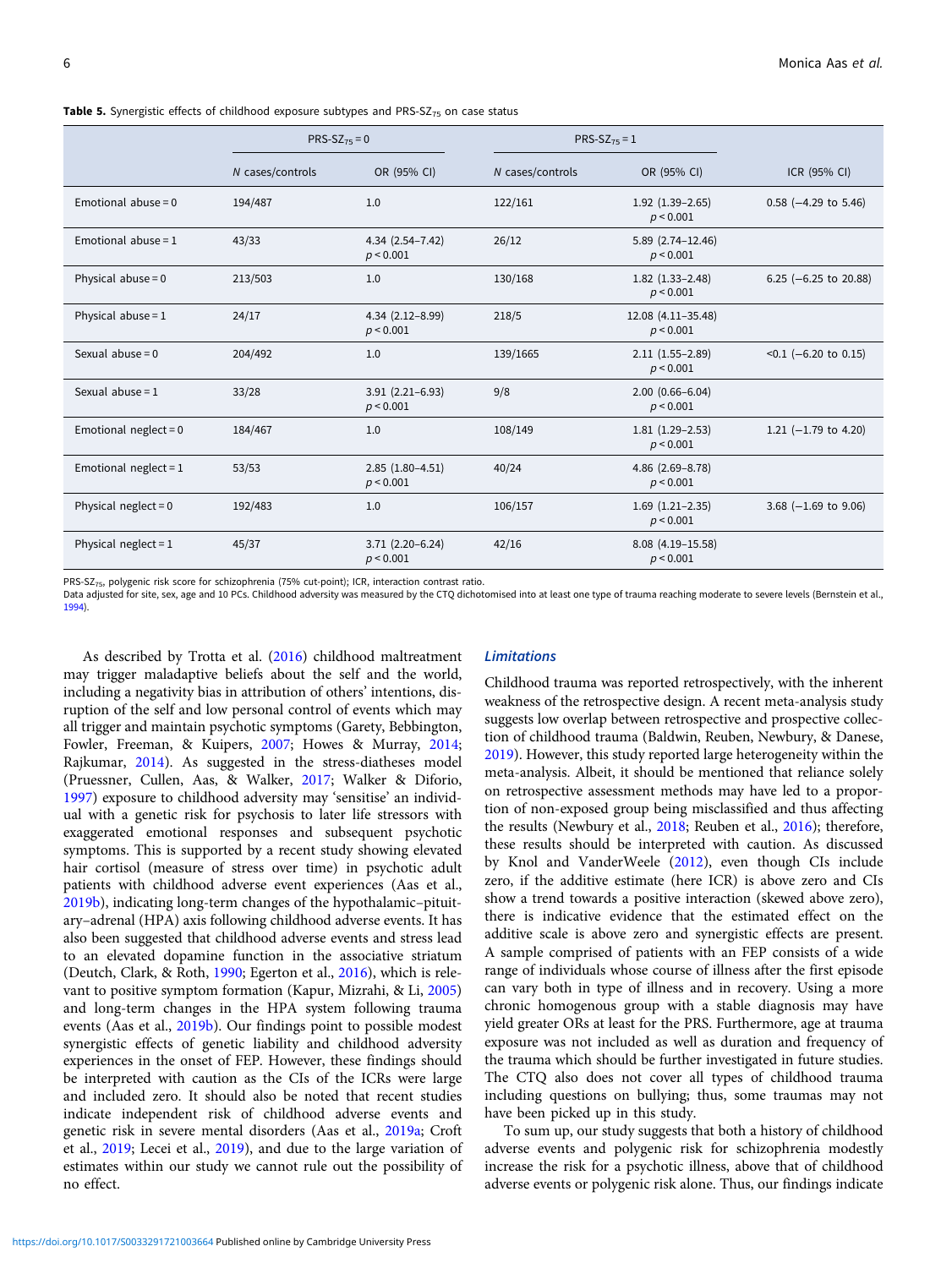<span id="page-6-0"></span>that experiencing childhood adverse events in individuals with high genetic risk for schizophrenia increases the likelihood of developing a psychotic illness more than individuals with low genetic risk for schizophrenia; however, the large CIs indicate that the findings should be interpreted with caution before replicated in larger independent samples.

**Supplementary material.** The supplementary material for this article can be found at [https://doi.org/10.1017/S0033291721003664.](https://doi.org/10.1017/S0033291721003664)

Acknowledgements. The European Network of National Schizophrenia Networks Studying Gene-Environment Interactions (EU-GEI) Project is funded by grant agreement HEALTH-F2-2010-241909 (Project EU-GEI) from the European Community's Seventh Framework Programme. This study was also funded by the South-Eastern Norway Health Authority (no. 2017060), and the NARSAD Young Investigator Award to M. Aas (no. 22388).

#### Author contributions.

Monica Aas, Luis Alameda, Marta di Forti, Diego Quattrone, Robin Murray and Craig Morgan wrote the first draft. All authors read and approved the final manuscript.

Conflict of interest. Dr Arango has been a consultant to or has received honoraria or grants from Acadia, Angelini, Gedeon Richter, Janssen Cilag, Lundbeck, Minerva, Otsuka, Roche, Sage, Servier, Shire, Schering Plough, Sumitomo Dainippon Pharma, Sunovion and Takeda. Dr Jones has consulted for Ricordatti and Janssen. Prof. Llorca has been a consultant to or has received honoraria or grants from Gedeon Richter, Janssen, Lundbeck, Otsuka, Roche, Sage, Sanofi and Teva. Prof. Paola Dazzan has received speaker's fees from Otsuka, Janssen and Lundbeck. Dr Bernardo has been a consultant to, received grant/research support or honoraria from, or been on the speakers/advisory board of ABBiotics, Adamed, Angelini, Casen Recordati, Janssen-Cilag, Menarini, Rovi and Takeda. The remaining authors declare no potential conflicts of interest.

<sup>1</sup>Department of Psychosis Studies, Institute of Psychiatry, Psychology, and Neuroscience, King's College London, London SE5 8AF, UK; <sup>2</sup>Norment, Oslo University Hospital, Oslo, Norway; <sup>3</sup>Service of General Psychiatry, Treatment and Early Intervention in Psychosis Program, Lausanne University Hospital (CHUV), Lausanne, Switzerland; <sup>4</sup>Instituto de Investigación Biomédica de Sevilla, Universidad de Sevilla, Seville, Spain; <sup>5</sup>Department of Psychiatry, Hospital Universitario Virgen del Rocío, Universidad de Sevilla, Sevilla, Spain; <sup>6</sup>Social, Genetic and Developmental Psychiatry Centre, Institute of Psychiatry, Psychology and Neuroscience, King's College London, London SE5 8AE, UK; <sup>7</sup> Biomedicine, Neuroscience and Advanced Diagnostic (BiND) Department, University of Palermo, Palermo, Italy; <sup>8</sup>Department of Psychiatry, University of Hong Kong, Pok Fu Lam, Hong Kong; <sup>9</sup>Department of Medical and Surgical Science, Psychiatry Unit, Alma Mater Studiorum Università di Bologna, 40126 Bologna, Italy; 10Department of Mental Health and Pathological Addiction, Bologna Local Health Authority, Bologna, Italy; <sup>11</sup>Department of Biomedical and Neuro-motor Sciences, Psychiatry Unit, Alma Mater Studiorum Università di Bologna, 40126 Bologna, Italy; <sup>12</sup>Section of Psychiatry, Department of Neuroscience, Biomedicine and Movement Sciences, University of Verona, Piazzale L.A. Scuro 10, 37134 Verona, Italy; <sup>13</sup>INSERM U955, Equipe 15, Institut National de la Santé et de la Recherche Médicale, 94010 Créteil, France; <sup>14</sup>CMPB CHU Clermont-Ferrand, EA 7280, University Clermont Auvergne, Clermont-Ferrand, France; <sup>15</sup>Department of Child and Adolescent Psychiatry, Institute of Psychiatry and Mental Health, Hospital General Universitario Gregorio Marañón, School of Medicine, Universidad Complutense, IiSGM (CIBERSAM), 28007 Madrid, Spain; 16Etablissement Public de Santé Maison Blanche, 75020 Paris, France; <sup>17</sup>Department of Psychiatry, Early Psychosis Section, Amsterdam UMC, Location: Academic Medical Centre, University of Amsterdam, 1105 AZ Amsterdam, The Netherlands; 18Department of Psychiatry, Icahn School of Medicine, Mount Sinai, NY, USA; <sup>19</sup>Faculty of Medicine and Health Sciences -Psychiatry, Universidad de Oviedo, ISPA, INEUROPA, CIBERSAM, 33006 Oviedo, Spain; <sup>20</sup>Barcelona Clinic Schizophrenia Unit, Hospital Clinic of Barcelona, University of Barcelona; IDIBAPS, CIBERSAM, 08036 Barcelona, Spain;  $21$ Department of Psychiatry, School of Medicine, Universidad de Valencia, Centro de Investigación Biomédica en Red de Salud Mental (CIBERSAM), 46010 Valencia, Spain; 22Department of Psychiatry, Servicio de Psiquiatría Hospital 'Virgen de la Luz', 16002 Cuenca, Spain; <sup>23</sup>Department of Psychiatry, Psychiatry Genetic Group, Instituto de Investigación Sanitaria de Santiago de Compostela, Complejo Hospitalario Universitario de Santiago de Compostela, 15706 Santiago de Compostela, Spain; 24Division of Psychiatry, Department of Neuroscience and Behaviour, Ribeirão Preto Medical School, University of São Paulo, São Paulo 14049-900, Brazil; <sup>25</sup>Department of Preventative Medicine, Faculdade de Medicina FMUSP, University of São Paulo, São Paulo 01246-903, Brazil; <sup>26</sup>Rivierduinen Institute for Mental Health Care, 2333 ZZ Leiden, The Netherlands; <sup>27</sup>Department of Psychiatry, University of Cambridge, Cambridge CB2 0SZ, UK; 28Psylife Group, Division of Psychiatry, University College London, London W1T 7NF, UK; <sup>29</sup>Department of Psychiatry and Neuropsychology, School of Mental Health and Neuroscience, South Limburg Mental Health Research and Teaching Network, Maastricht University Medical Centre, 6200 MD Maastricht, The Netherlands and <sup>30</sup>Health Service and Population Research, Institute of Psychiatry, Psychology, and Neuroscience, King's College London, London SE5 8AF, UK

#### References

- Aas, M., Bellivier, F., Bettella, F., Henry, C., Gard, S., Kahn, J. P., … Etain, B. (2019a). Childhood maltreatment and polygenic risk in bipolar disorders. Bipolar Disorders, 22(2), 174–181. doi: 10.1111/bdi.12851
- Aas, M., Haukvik, U. K., Djurovic, S., Tesli, M., Athanasiu, L., Bjella, T., … Melle, I. (2014). Interplay between childhood trauma and BDNF val66met variants on blood BDNF mRNA levels and on hippocampus subfields volumes in schizophrenia spectrum and bipolar disorders. Journal of Psychiatric Research, 2014(59), 14–21. doi: 10.1016/j.jpsychires.2014.08.011
- Aas, M., Henry, C., Andreassen, O. A., Bellivier, F., Melle, I., & Etain, B. (2016). The role of childhood trauma in bipolar disorders. International Journal of Bipolar Disorders, 4(1), 2. doi: 10.1186/s40345-015-0042-0
- Aas, M., Pizzagalli, D. A., Laskemoen, J. F., Reponen, E. J., Ueland, T., Melle, I., … Andreassen, O. A. (2019b). Elevated hair cortisol is associated with childhood maltreatment and cognitive impairment in schizophrenia and in bipolar disorders. Schizophrenia Research, 2019(213), 65–71. doi: 10.1016/j.schres.2019.01.011
- Arango, C. (2017). Candidate gene associations studies in psychiatry: Time to move forward. European Archives of Psychiatry and Clinical Neuroscience, 267(1), 1–2. doi: 10.1007/s00406-016-0765-7
- Baldwin, J. R., Reuben, A., Newbury, J. B., & Danese, A. (2019). Agreement between prospective and retrospective measures of childhood maltreatment: A systematic review and meta-analysis. JAMA Psychiatry, 76(6), 584–593. doi: 10.1001/jamapsychiatry.2019.0097
- Bernstein, D. P., Fink, L., Handelsman, L., Foote, J., Lovejoy, M., Wenzel, K., … Ruggiero, J. (1994). Initial reliability and validity of a new retrospective measure of child abuse and neglect. American Journal of Psychiatry, 151(8), 1132–1136, Retrieved from <http://www.ncbi.nlm.nih.gov/pubmed/8037246>.
- Charlson, F. J., Ferrari, A. J., Santomauro, D. F., Diminic, S., Stockings, E., Scott, J. G., … Whiteford, H. A. (2018). Global epidemiology and burden of schizophrenia: Findings from the global burden of disease study 2016. Schizophrenia Bulletin, 44(6), 1195–1203. doi: 10.1093/schbul/sby058
- Church, C., Andreassen, O. A., Lorentzen, S., Melle, I., & Aas, M. (2017). Childhood trauma and minimization/denial in people with and without a severe mental disorder. Frontiers in Psychology, 8, 1276. doi: 10.3389/ fpsyg.2017.01276
- Croft, J., Heron, J., Teufel, C., Cannon, M., Wolke, D., Thompson, A., … Zammit, S. (2019). Association of trauma type, age of exposure, and frequency in childhood and adolescence with psychotic experiences in early adulthood. JAMA Psychiatry, 76(1), 79–86. doi: 10.1001/jamapsychiatry. 2018.3155
- Deutch, A. Y., Clark, W. A., & Roth, R. H. (1990). Prefrontal cortical dopamine depletion enhances the responsiveness of mesolimbic dopamine neurons to stress. Brain Research, 521(1–2), 311–315.
- Di Forti, M., Quattrone, D., Freeman, T. P., Tripoli, G., Gayer-Anderson, C., Quigley, H., … Murray, R. M. (2019). The contribution of cannabis use to variation in the incidence of psychotic disorder across Europe (EU-GEI): A multicentre case-control study. The Lancet. Psychiatry, 6(5), 427–436. doi: 10.1016/s2215-0366(19)30048-3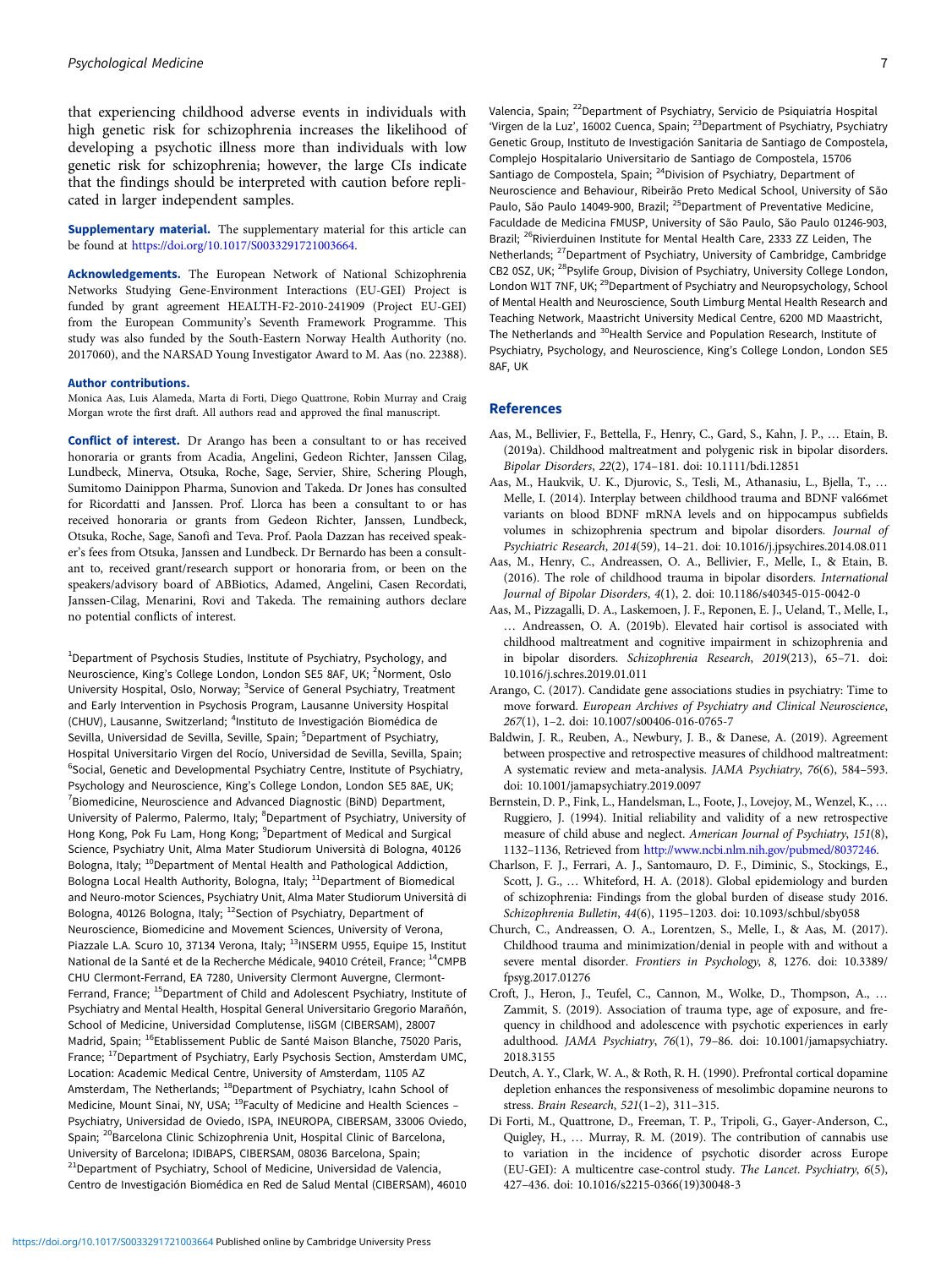- <span id="page-7-0"></span>Dudbridge, F. (2013). Power and predictive accuracy of polygenic risk scores. PLoS Genetics, 9(3), e1003348. doi: 10.1371/journal.pgen.1003348
- Egerton, A., Valmaggia, L. R., Howes, O. D., Day, F., Chaddock, C. A., Allen, P., … McGuire, P. (2016). Adversity in childhood linked to elevated striatal dopamine function in adulthood. Schizophrenia Research, 176(2–3), 171– 176. doi: 10.1016/j.schres.2016.06.005
- Garety, P. A., Bebbington, P., Fowler, D., Freeman, D., & Kuipers, E. (2007). Implications for neurobiological research of cognitive models of psychosis: A theoretical paper. Psychological Medicine, 37(10), 1377–1391. doi: 10.1017/s003329170700013x
- Gayer-Anderson, C., Jongsma, H. E., Di Forti, M., Quattrone, D., Velthorst, E., de Haan, L., … Morgan, C. (2020). The European network of national schizophrenia networks studying gene-environment interactions (EU-GEI): Incidence and first-episode case-control programme. Social Psychiatry and Psychiatric Epidemiology, 55(5), 645–657. doi: 10.1007/ s00127-020-01831-x
- Guloksuz, S., Pries, L. K., Delespaul, P., Kenis, G., Luykx, J. J., Lin, B. D., … van Os, J. (2019). Examining the independent and joint effects of molecular genetic liability and environmental exposures in schizophrenia: Results from the EUGEI study. World Psychiatry, 18(2), 173–182. doi: 10.1002/ wps.20629
- Hilker, R., Helenius, D., Fagerlund, B., Skytthe, A., Christensen, K., Werge, T. M., … Glenthoj, B. (2018). Heritability of schizophrenia and schizophrenia spectrum based on the nationwide Danish twin register. Biological Psychiatry, 83(6), 492–498. doi: 10.1016/j.biopsych.2017.08.017
- Hosmer, D. W., & Lemeshow, S. (1992). Confidence interval estimation of interaction. Epidemiology, 3(5), 452–456.
- Howes, O. D., & Murray, R. M. (2014). Schizophrenia: An integrated sociodevelopmental-cognitive model. Lancet (London, England), 383 (9929), 1677–1687. doi: 10.1016/s0140-6736(13)62036-x
- Jongsma, H. E., Gayer-Anderson, C., Lasalvia, A., Quattrone, D., Mulè, A., Szöke, A., … Kirkbride, J. B. (2018). Treated incidence of psychotic disorders in the multinational EU-GEI study. JAMA Psychiatry, 75(1), 36–46. doi: 10.1001/jamapsychiatry.2017.3554
- Kapur, S., Mizrahi, R., & Li, M. (2005). From dopamine to salience to psychosis – Linking biology, pharmacology and phenomenology of psychosis. Schizophrenia Research, 79(1), 59–68. doi: 10.1016/j.schres.2005.01.003
- Knol, M. J., van der Tweel, I., Grobbee, D. E., Numans, M. E., & Geerlings, M. I. (2007). Estimating interaction on an additive scale between continuous determinants in a logistic regression model. International Journal of Epidemiology, 36(5), 1111–1118. doi: 10.1093/ije/dym157
- Knol, M. J., & VanderWeele, T. J. (2012). Recommendations for presenting analyses of effect modification and interaction. International Journal of Epidemiology, 41(2), 514–520. doi: 10.1093/ije/dyr218
- Lecei, A., Decoster, J., De Hert, M., Derom, C., Jacobs, N., Menne-Lothmann, C., … van Winkel, R. (2019). Evidence that the association of childhood trauma with psychosis and related psychopathology is not explained by gene-environment correlation: A monozygotic twin differences approach. Schizophrenia Research, 205, 58–62. doi: 10.1016/j.schres.2018.05.025
- Lewis, C. M., & Vassos, E. (2017). Prospects for using risk scores in polygenic medicine. Genome Medicine, 9(1), 96. doi: 10.1186/s13073-017-0489-y
- Mallett, R., Leff, J., Bhugra, D., Pang, D., & Zhao, J. H. (2002). Social environment, ethnicity and schizophrenia. A case-control study. Social Psychiatry and Psychiatric Epidemiology, 37(7), 329–335. doi: 10.1007/s00127-002- 0557-4
- McGuffin, P., Farmer, A., & Harvey, I. (1991). A polydiagnostic application of operational criteria in studies of psychotic illness. Development and reliability of the OPCRIT system. Archives of General Psychiatry, 48(8), 764–770. doi: 10.1001/archpsyc.1991.01810320088015
- Modinos, G., Iyegbe, C., Prata, D., Rivera, M., Kempton, M. J., Valmaggia, L. R., … McGuire, P. (2013). Molecular genetic gene-environment studies using candidate genes in schizophrenia: A systematic review. Schizophrenia Research, 150(2–3), 356–365. doi: 10.1016/j.schres.2013.09.010
- Mullins, N., Power, R. A., Fisher, H. L., Hanscombe, K. B., Euesden, J., Iniesta, R., … Lewis, C. M. (2016). Polygenic interactions with environmental adversity in the aetiology of major depressive disorder. Psychological Medicine, 46(4), 759–770. doi: 10.1017/s0033291715002172
- Newbury, J. B., Arseneault, L., Moffitt, T. E., Caspi, A., Danese, A., Baldwin, J. R., & Fisher, H. L. (2018). Measuring childhood maltreatment to predict early-adult psychopathology: Comparison of prospective informant-reports and retrospective self-reports. Journal of Psychiatric Research, 96, 57–64. doi: 10.1016/j.jpsychires.2017.09.020
- Pardiñas, A. F., Holmans, P., Pocklington, A. J., Escott-Price, V., Ripke, S., Carrera, N., … Walters, J. T. R. (2019). Publisher correction: Common schizophrenia alleles are enriched in mutation-intolerant genes and in regions under strong background selection. Nature Genetics, 51(7), 1193. doi: 10.1038/s41588-019-0450-7
- Peyrot, W. J., Milaneschi, Y., Abdellaoui, A., Sullivan, P. F., Hottenga, J. J., Boomsma, D. I., & Penninx, B. W. (2014). Effect of polygenic risk scores on depression in childhood trauma. British Journal of Psychiatry, 205(2), 113–119. doi: 10.1192/bjp.bp.113.143081
- Peyrot, W. J., Van der Auwera, S., Milaneschi, Y., Dolan, C. V., Madden, P. A. F., Sullivan, P. F., … Penninx, B. (2017). Does childhood trauma moderate polygenic risk for depression? A meta-analysis of 5765 subjects from the psychiatric genomics consortium. Biological Psychiatry. doi: 10.1016/ j.biopsych.2017.09.009
- Pruessner, M., Cullen, A. E., Aas, M., & Walker, E. F. (2017). The neural diathesis-stress model of schizophrenia revisited: An update on recent findings considering illness stage and neurobiological and methodological complexities. Neuroscience & Biobehavioral Reviews, 73, 191–218. doi: 10.1016/ j.neubiorev.2016.12.013
- Purcell, S. M., Wray, N. R., Stone, J. L., Visscher, P. M., O'Donovan, M. C., Sullivan, P. F., & Sklar, P. (2009). Common polygenic variation contributes to risk of schizophrenia and bipolar disorder. Nature, 460(7256), 748–752. doi: nature08185 [pii];10.1038/nature08185
- Quattrone, D., Di Forti, M., Gayer-Anderson, C., Ferraro, L., Jongsma, H. E., Tripoli, G., … Reininghaus, U. (2019). Transdiagnostic dimensions of psychopathology at first episode psychosis: Findings from the multinational EU-GEI study. Psychological Medicine, 49(8), 1378–1391. doi: 10.1017/ s0033291718002131
- Rajkumar, R. P. (2014). Childhood attachment and schizophrenia: The 'attachment-developmental-cognitive' (ADC) hypothesis. Medical Hypotheses, 83(3), 276–281. doi: 10.1016/j.mehy.2014.05.017
- Reuben, A., Moffitt, T. E., Caspi, A., Belsky, D. W., Harrington, H., Schroeder, F., … Danese, A. (2016). Lest we forget: Comparing retrospective and prospective assessments of adverse childhood experiences in the prediction of adult health. Journal of Child Psychology and Psychiatry, and Allied Disciplines, 57(10), 1103–1112. doi: 10.1111/jcpp.12621
- Schizophrenia Working Group of the Psychiatric Genomics Consortium. (2014). Biological insights from 108 schizophrenia-associated genetic loci. Nature, 511(7510), 421–427. doi: 10.1038/nature13595
- Shevlin, M., Houston, J. E., Dorahy, M. J., & Adamson, G. (2008). Cumulative traumas and psychosis: An analysis of the national comorbidity survey and the British psychiatric morbidity survey. Schizophrenia Bulletin, 34(1), 193– 199. doi: 10.1093/schbul/sbm069
- Sidebotham, P., Golding, J., & Parents, A. S. T. A. L. S. O., & Children. (2001). Child maltreatment in the 'children of the nineties' a longitudinal study of parental risk factors. Child Abuse & Neglect, 25(9), 1177–1200. Retrieved from <http://www.ncbi.nlm.nih.gov/pubmed/11700691>.
- Tesli, M., Espeseth, T., Bettella, F., Mattingsdal, M., Aas, M., Melle, I., … Andreassen, O. A. (2014). Polygenic risk score and the psychosis continuum model. Acta Psychiatrica Scandinavica, 130(4), 311–317. doi: 10.1111/acps.12307.
- Torrey, E. F. (2002). Early physical and sexual abuse associated with an adverse course of bipolar illness. Biological Psychiatry, 52(8), 843, author reply 843– 845.
- Trotta, A., Iyegbe, C., Di Forti, M., Sham, P. C., Campbell, D. D., Cherny, S. S., … Fisher, H. L. (2016). Interplay between schizophrenia polygenic risk score and childhood adversity in first-presentation psychotic disorder: A pilot study. PLoS One, 11(9), e0163319. doi: 10.1371/journal.pone. 0163319
- Trotta, A., Iyegbe, C., Yiend, J., Dazzan, P., David, A. S., Pariante, C., … Fisher, H. L. (2019). Interaction between childhood adversity and functional polymorphisms in the dopamine pathway on first-episode